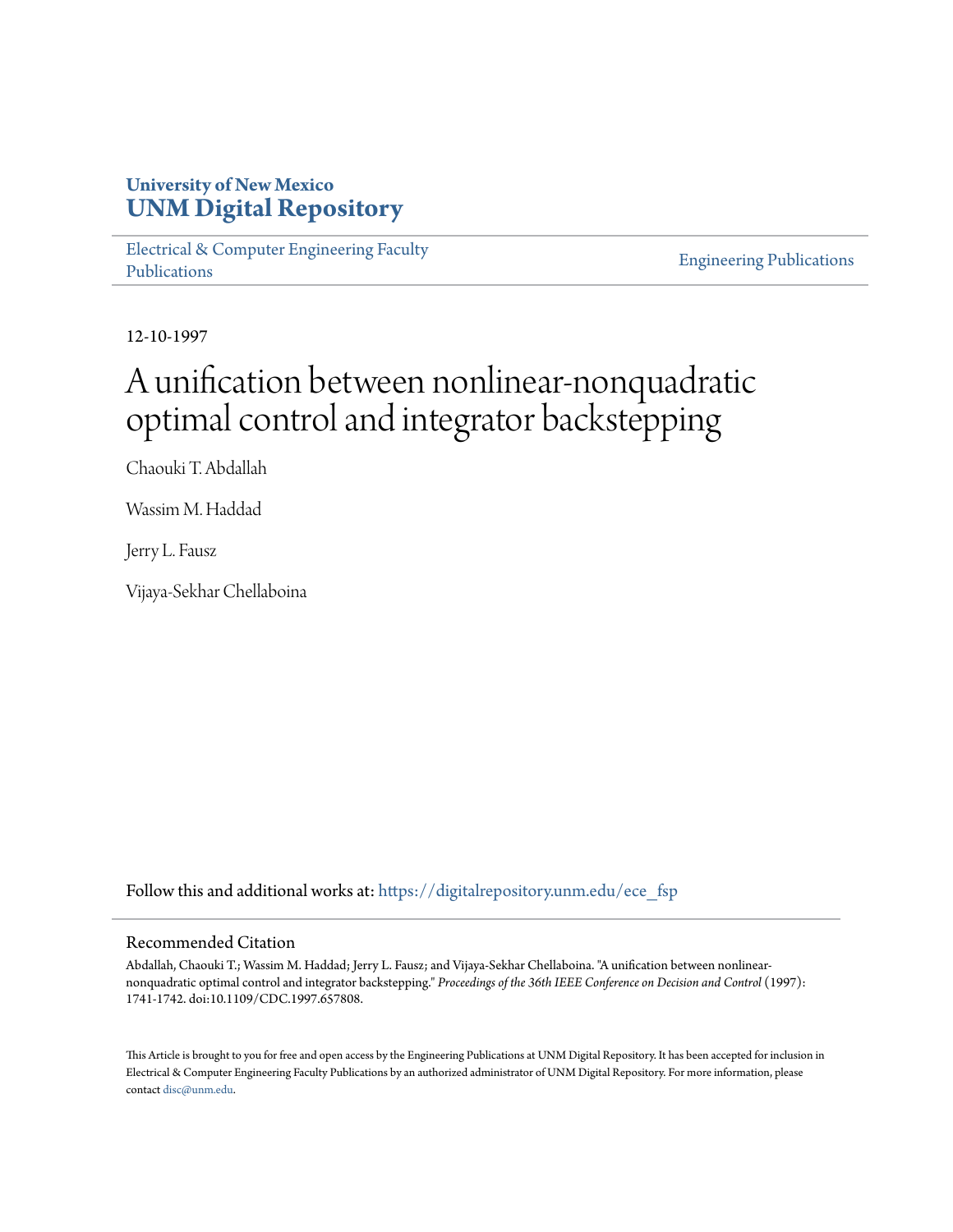## A Unification Between Nonlinear-Nonquadratic Optimal Control **and Integrator Backstepping**

Wassim M. Haddad<sup>1</sup>, Jerry L. Fausz<sup>1</sup>, Vijaya-Sekhar Chellaboina<sup>1</sup>, and Chaouki T. Abdallah<sup>2</sup>

'School of Aerospace Engineering, Georgia Institute of Techonology, Atlanta, GA, **30332-0150** 

2Electrical and Computer Engineering Department, University of New Mexico, Albuquerque, NM, **87131** 

#### **Abstract**

In this paper we develop an optimality-based frame-<br>work for backstepping controllers. Specifically, using a<br>nonlinear-nonquadratic optimal control framework we develop a family of globally stabilizing backstepping controllers parameterized by the cost functional that is minimized. Furthermore, it is shown that the control Lyapunov function guaranteeing closed-loop stability is a *so*lution to the steady-state Hamilton-Jacobi-Bellman equation for the controlled system and thus guarantees both optimality and stability. The results are specialized to the case of integrator backstepping.

#### **1. Introduction**

General nonlinear systems are notoriously hard to stabilize. Control system designers have usually resorted trollers for such systems. Unfortunately, however, there does not exist a unified procedure for finding a control Lyapunov function candidate that will stabilize the closedloop for general nonlinear systems. Recent work involving trollers for certain classes of nonlinear systems more me thodical. Such frameworks include the concepts of zero dynamics and feedhack linearization. These techniques, however, usually rely on canceling out system nonlinearities using feedback and may therefore lead to inefficient designs since feedback linearizing controllers may generate unnecessarily large control effort to cancel beneficial system nonlinearities. to Lyapunov methods in order to obtain stabilizing condifferential geometric methods has made the design of con-

Backstepping control has recently received a great deal of attention in the nonlinear control literature **[l].** The popularity **of** this control methodology can be explained in a large part due to the fact that it provides a framework for designing stabilizing nonlinear controllers for a large class of nonlinear dynamic cascade systems. This framework guarantees stability by providing a systematic procedure for finding a control Lyapunov function for the closed-loop system and choosing the control such that the time derivative of the control Lyapunov function along the trajectories of the closed-loop dynamic system is negative. Furthermore, the controller is obtained in such a way that the nonlinearities of the dynamic system which may be useful in reaching performance objectives need not be canceled **as** in state or output feedback linearization techniques. However, no analytical measure of performance or notions of optimidity have been shown to exist for controllers derived via backstepping approaches.

In this paper we develop **an** optimality-based theory for backstepping controllers. The key motivation for developing an optimal nonlinear backstepping control theory is that it provides a family of candidate backstepping conthat it provides a family of candidate backstepping controllers parameterized by the cost functional that is min-<br>
imized. In order to address the optimality-based back-<br>
This research was supported in part by NSF under Gr imized. In order to address the optimality-based backstepping nonlinear control problem we use the nonlinearnonquadratic optimal control framework developed in **[2].**  The basic underlying ideas of the results in [2] rely on the fact that the steady-state solution of the Hamilton-Jacobi-Bellman equation is a control Lyapunov function for the nonlinear controlled system thus guaranteeing both optimality and stability. The nonlinear feedback control law is chosen so that the Hamilton-Jacobi-Bellman optimality conditions are satisfied. In this paper we extend the framework developed in [2] to cascade systems for which the backstepping control design methodology is troller derived via backstepping methods corresponds to the solution of an optimal control problem that minimizes a nonlinear-nonquadratic performance criterion. This is accomplished by choosing the controller such that the control Lyapunov derivative is negative along the closed-loop system trajectories while providing sufficient conditions for the existence of asymptotically stabilizing solutions to the Hamilton-Jacobi-Bellman equation. Thus, our results allow us to derive globally asymptotically stabilizing backstepping controllers for nonlinear systems that minimize a corresponding nonlinear-nonquadratic performance functional. applicable. Specifically, we show that a particular con-

#### **2. Optimal Nonlinear-Nonquadratic Feedback Control**

In this section we consider affine systems of the form

$$
\dot{x}(t) = f(x(t)) + g(x(t))u(t), \quad x(0) = x_0, \quad t \ge 0, \quad (1)
$$

where  $x \in \mathbb{R}^n$ ,  $u \in \mathbb{R}^m$ ,  $f : \mathbb{R}^n \to \mathbb{R}^n$  such that  $f(0) = 0$ , and  $g: \mathbb{R}^n \to \mathbb{R}^{n \times m}$ , with performance functional

$$
J(x_0, u(\cdot)) = \int_0^\infty [L_1(x) + L_2(x)u + u^{\mathrm{T}} R_2(x)u] \mathrm{d}t, \quad (2)
$$

where  $L_1 : \mathbb{R}^n \to \mathbb{R}, L_2 : \mathbb{R}^n \to \mathbb{R}^{1 \times m}$ , and  $R_2 : \mathbb{R}^n \to$ **Pmxm.** Furthermore define the set of asymptotically sta-

bilizing controllers by  
\n
$$
\mathcal{S}(x_0) \triangleq \{u(\cdot) : u(\cdot) \in \mathcal{U} \text{ and } x(\cdot) \text{ given by (1) satisfies}
$$
\n
$$
x(t) \to 0 \text{ as } t \to \infty\}.
$$
\n(3)

**Theorem 2.1 [2].** Consider the controlled system **(1)**  with performance functional **(2).** Assume there exists a C<sup>1</sup> function  $V : \mathbb{R}^n \to \mathbb{R}$  and a function  $L_2 : \mathbb{R}^n \to \mathbb{R}^{1 \times m}$ such that

$$
V(0) = 0, L_2(0) = 0, V(x) > 0, x \in \mathbb{R}^n, x \neq 0, (4)
$$
  

$$
V'(x)[f(x) - \frac{1}{2}g(x)R_2^{-1}(x)L_2^{T}(x)
$$

$$
-\frac{1}{2}g(x)R_2^{-1}(x)g^{\mathrm{T}}(x)V^{'\mathrm{T}}(x)] < 0, \ x \in \mathbb{R}^n, \ x \neq 0, \quad (5)
$$

and  $V(x) \rightarrow \infty$  as  $||x|| \rightarrow \infty$ . Then the solution  $x(t) = 0$ ,  $t \geq 0$ , of the closed-loop system

$$
\dot{x}(t) = f(x(t)) + g(x(t))\phi(x(t)), \quad x(0) = x_0, \quad t \ge 0, \tag{6}
$$

This research **was** supported in part **by** NSF under Grant **ECS-9496249** and **AI'OSR** under Grant **F49620-96-1-0125.** 

*<sup>0-7803-3970-8197</sup>* **\$1** *0.00* Q **1997 IEEE 1741**